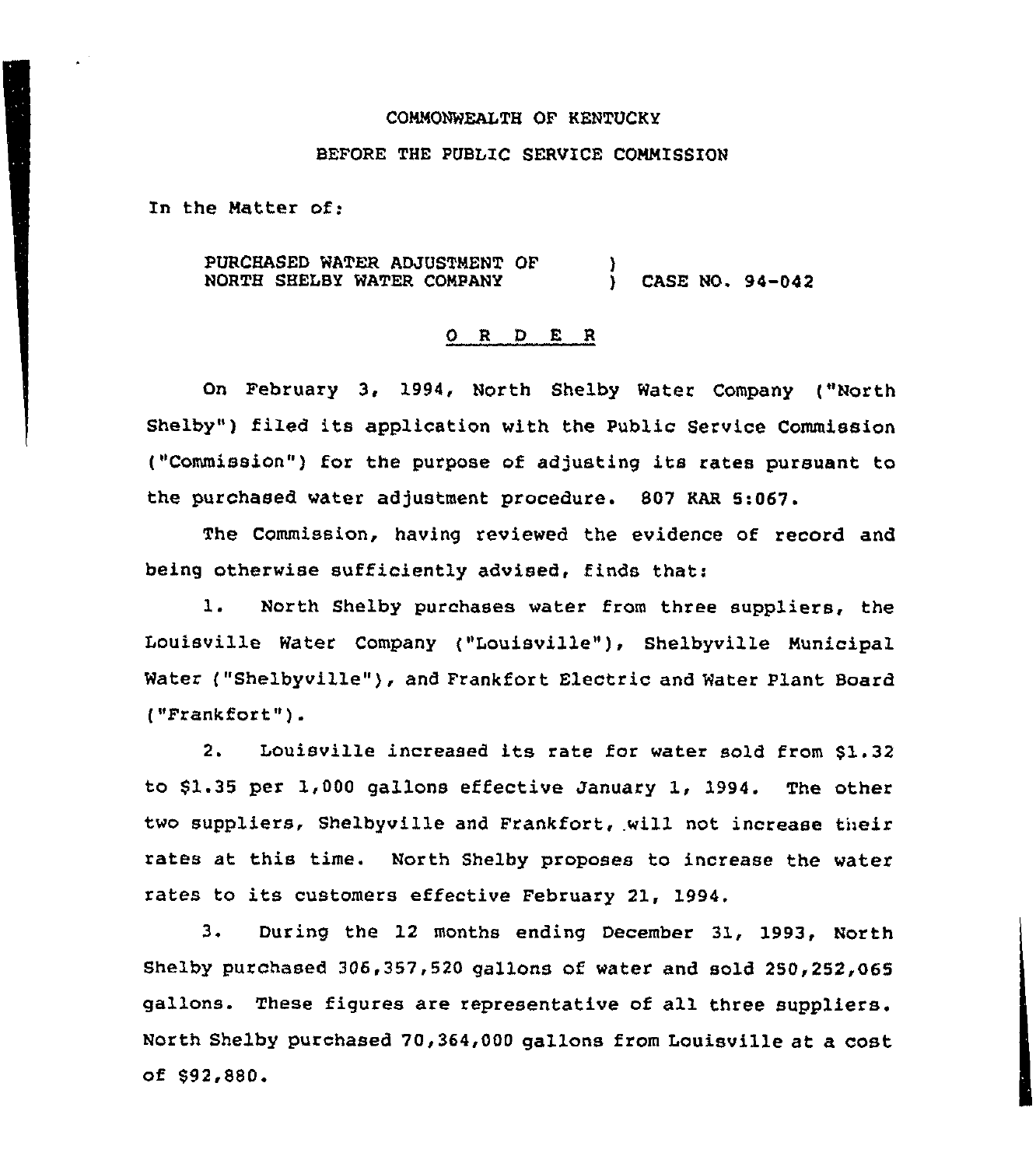4. The increase in North Shelby's purchased water cost is \$ 2,110.92, resulting in a purchased water adjustment of 1 cent per 1,000 gallons. Based on an average monthly usage of 5,000 gallons, the average bill of North Shelby's customers would increase <sup>5</sup> cents from \$22.99 to \$23.04 or 0.2 percent.

5. The purchased water adjustment of 1 cent per 1,000 gallons and the rates in Appendix A, attached hereto and incorporated herein, are fair, fust, and reasonable and should be approved.

6. North Shelby's proposed tariff is correct and should be approved.

IT IS THEREFORE ORDERED that:

1. The purchased water adjustment of 1 cent per 1,000 gallons and the rates in Appendix <sup>A</sup> are hereby approved for services rendered on and after February 21, 1994

 $2.$ North Shelby's proposed tariffs are approved as filed.

3. Within <sup>30</sup> days of the date of this Order, North Shelby shall file a copy of the notice to its customers and verification that such notice has been given.

Done at Frankfort, Kentucky, this 4th day of March, 1994.

PUBLIC SERVICE COMMISSION .. / JFdr.  $\sqrt{\frac{G_{\text{N}}}{\text{V} \cdot \text{ce}}}\sqrt{\frac{1}{M}\sqrt{1-\frac{1}{M}}$ Vice Chairman' Messing

Commi

ATTEST:

Executive Di